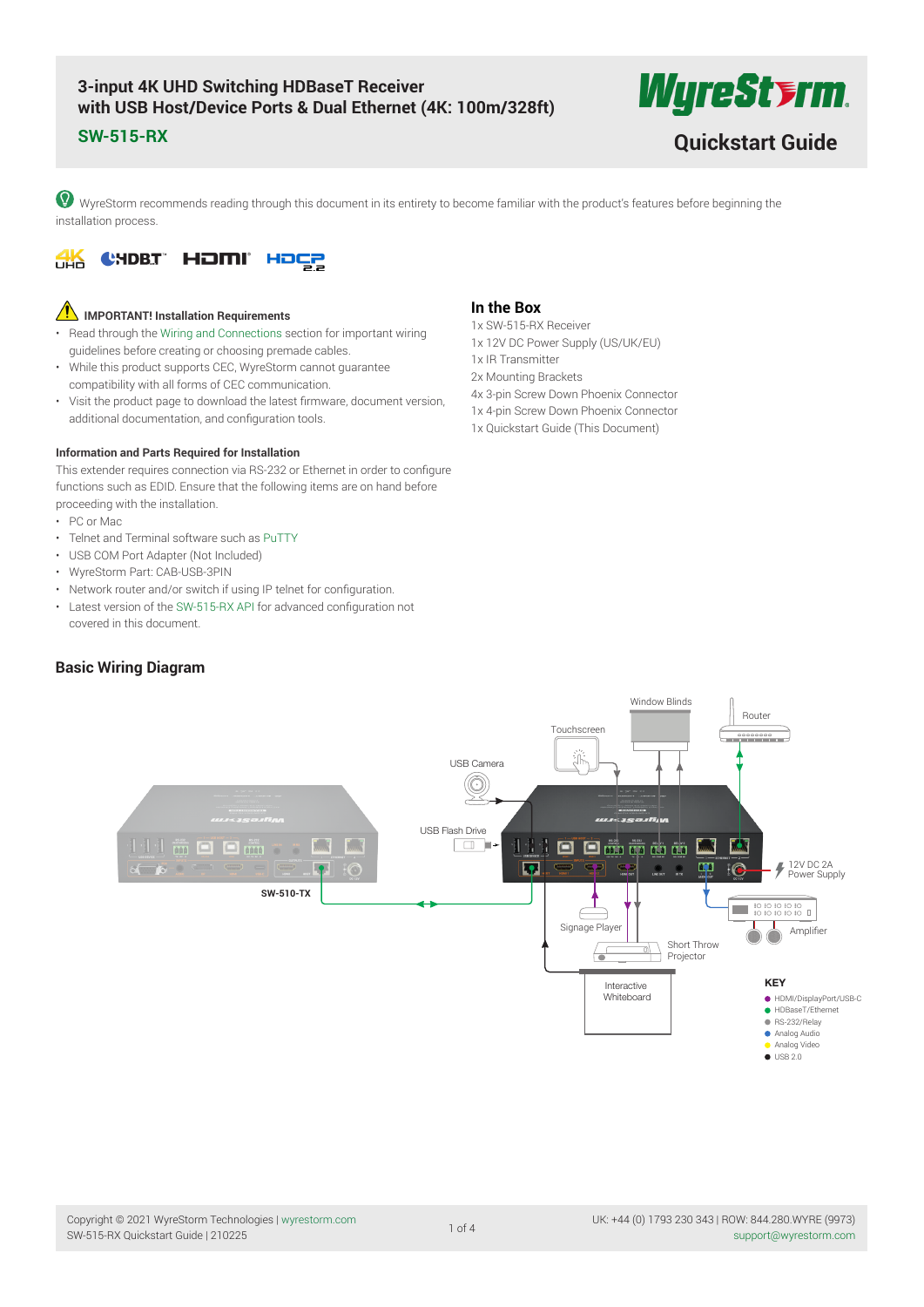# <span id="page-1-0"></span>**Wiring and Connections**

WyreStorm recommends that all wiring for the installation is run and terminated prior to making connections to the switcher. Read through this section in its entirety before running or terminating any wires to ensure proper operation and to avoid damaging the equipment.

# **IMPORTANT! Wiring Guidelines**

- The use of patch panels, wall plates, cable extenders, kinks in cables, and electrical or environmental interference will have an adverse effect on signal transmission which may limit performance. Steps should be taken to minimize or remove these factors completely during installation for best results.
- WyreStorm recommends using pre-terminated VGA, HDMI, DP and USB cables due to the complexity of these connector types. Using preterminated cables will ensure that these connections are accurate and will not interfere with the performance of the product.

## **Audio Connections**

### **Audio Out**

| ∐<br>੭  २ |  | <b>WyreStorm Connector</b>   |                                | 3rd Party Device                                                       |
|-----------|--|------------------------------|--------------------------------|------------------------------------------------------------------------|
|           |  | Pin $1 \mid L$ (Left Signal) |                                | $\left  \rightarrow \right $ To ---> $\left  \right $ Left Signal (L+) |
| ØØ        |  | Pin $2   R$ (Right Signal)   |                                | $\left  \cdots \right $ To $\left  \cdots \right $ Right Signal (R+)   |
|           |  | Pin 3 GND (Ground)           | $\rightarrow$ To $\rightarrow$ | Left Ground (L-)                                                       |
|           |  |                              |                                | Right Ground (R-)                                                      |

# **Communication Connections**

### **RS-232 Wiring**

The SW-515-RX uses a 3-pin RS-232 with no hardware flow control. Most control systems and computers are DTE where pin 2 is RX, this can vary from device to device. Refer to the documentation for the connected device for pin functionally to ensure that the correct connections can be made.

#### **PC Connection**

Connection to a PC uses the RS-232 Control connection and requires the use of a USB to 3-pin Port Adapter cable (CAB-USB-3PIN) in order for a port to be provided on the PC. Note that this adaptor can be used on both v1 and v2 versions.

### **Relay Wiring**

The relays on this extender can be used to be trigger devices such as projector screens that are Normally Open (NO) or Normally Closed (NC).

# **Troubleshooting**

#### **No or Poor Quality Picture (snow or noisy image)**

- Verify that power is being supplied to the transmitter and receiving device.
- Verify that all HDMI and HDBaseT connections are not loose and are functioning properly.
- Verify that the HDBaseT cable is properly terminated following EIA568B standard.
- Verify that the output resolution of the source and display is supported by this extender.
- Configure EDID Settings to a lower resolution.
- If transmitting 3D or 4K, verify that the HDMI cables used are 3D or 4K rated.

• This product contains a USB-C connection that can be used as an audio/ video input. When using this connection verify that the USB-C cable used supports audio/video functionality as not all USB-C cables support this requirement.

Cat6 Cable Performance Guide

| 0m  | 20m | 40m                                                        |  | 60m 80m 100m 110m 120m 130m 140m 150m |  |  |  |
|-----|-----|------------------------------------------------------------|--|---------------------------------------|--|--|--|
| 0ft |     | 66ft 131ft 197ft 262ft 328ft 360ft 394ft 427ft 459ft 492ft |  |                                       |  |  |  |
|     |     | <b>4K</b> Transmission <b>HD</b> Transmission              |  |                                       |  |  |  |

#### **RS-232 Passthrough**

| $\begin{array}{c c c c} & 1 & 1 \\ 1 & 2 & 3 \end{array}$ | <b>WyreStorm Connector</b> |                                                               | 3rd Party Device                                                          |
|-----------------------------------------------------------|----------------------------|---------------------------------------------------------------|---------------------------------------------------------------------------|
|                                                           | Pin 1   $TX$ (Transmit)    |                                                               | $\left  \rightarrow \right $ To $\left  \rightarrow \right $ RX (Receive) |
| <b>DOD</b>                                                | Pin 2 RX (Receive)         |                                                               | $\rightarrow$ To $\rightarrow$ TX (Transmit)                              |
|                                                           | Pin $3 G$ (Ground)         | $\left  \cdots \right $ To $\left  \cdots \right $ G (Ground) |                                                                           |

### **RS-232 Control**



| $\begin{array}{c c c c c} & 1 & 2 & 3 \end{array}$ | <b>WyreStorm Connector</b>      | 3rd Party Device                                                                            |                                                          |
|----------------------------------------------------|---------------------------------|---------------------------------------------------------------------------------------------|----------------------------------------------------------|
|                                                    | Pin $1 \mid NO$ (Normally Open) | $\left  \left  \left  \right  \right $ ---> $\left  \left  \right  \right $ (Normally Open) |                                                          |
| <b>DOD</b>                                         |                                 | Pin 2   Common (Ground)                                                                     | $\rightarrow$ To $\rightarrow$   Common (Ground)         |
|                                                    |                                 | Pin 3   NC (Normally Closed)                                                                | $\left  \cdots \right $ To $\cdots$ NC (Normally Closed) |

### **No or Intermittent 3rd party Device Control**

• Verify that the IR, RS-232, and Ethernet cables are properly terminated following the [Wiring and Connections](#page-1-0) section.

### **Relays Not Functioning**

• Verify polarity of the relay connections.

# **Troubleshotting Tips**

• WyreStorm recommends using a cable tester or connecting the cable to other devices to verify functionality.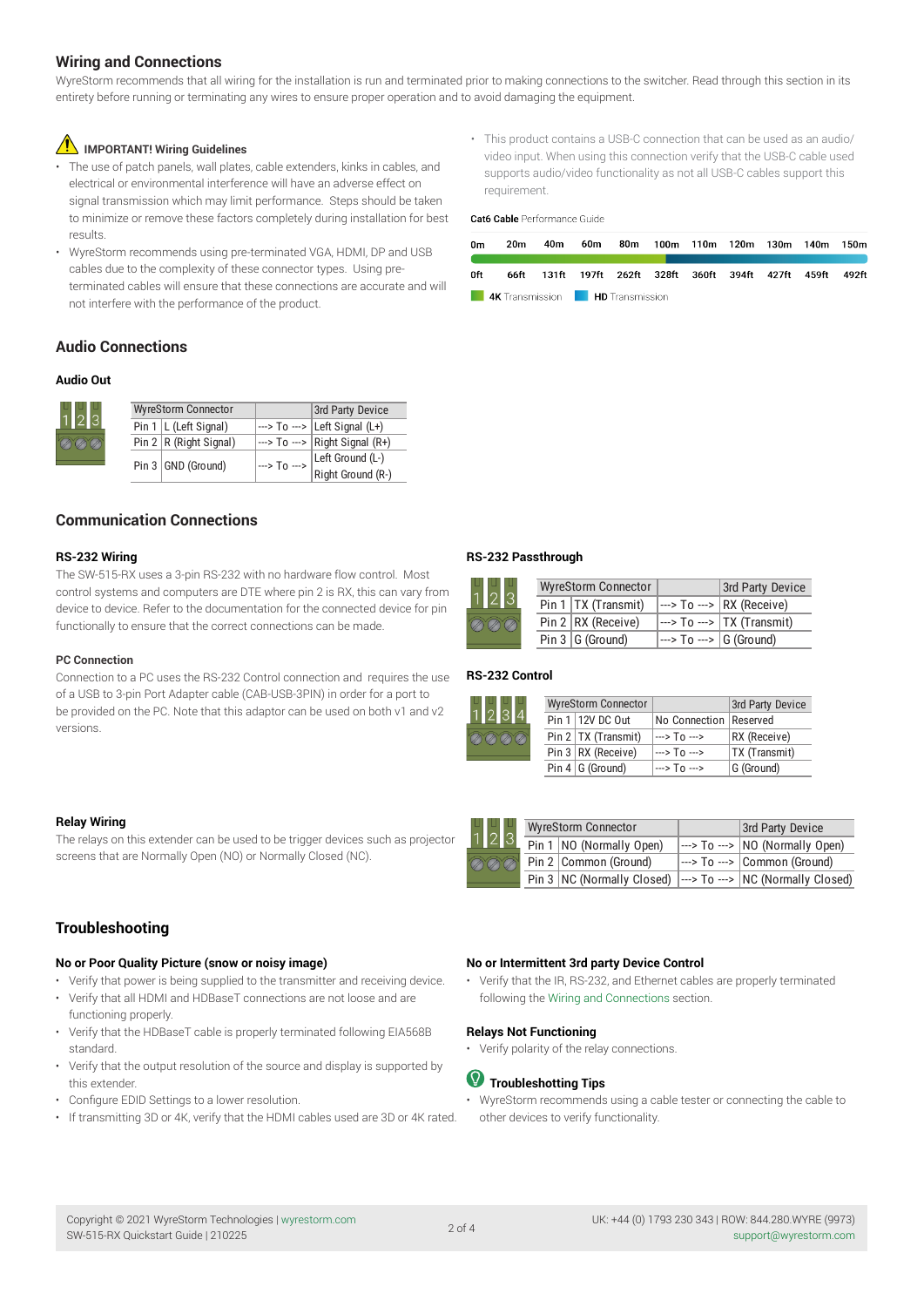# **Setup and Configuration**

The SW-515-RX is configured using RS-232 and/or Telnet commands for IP address, Output Resolution, and EDID. Follow these steps to properly configure the extender based on the system requirement.

**Note:** The steps and information provided in this QSG are for basic operation of the extender out of the box. Refer to the SW-515-RX API for full configuration settings.

1. Assign a Static IP Address to ensure proper communication on an IP Network. See [Configuring a Static IP Address](#page-2-0)

2. Set EDIDs to be used at each input of the device. See [Configuring Input EDIDs](#page-2-1)

### **Communication Settings**

The commands listed below can be sent by connecting to either the TX or RX for RS-232 and the RX only for Ethernet. Each device must be connected together via HDBaseT in to order to send a command from one device to the other. The only exception is Configuring a Static IP Address which requires connection to the RX.

The SW-515-RX contains a web UI that can be accessed by connecting to a network and entering the IP address. We recommend that the IP address is changed from default before accessing the web UI for the first time.

| <b>RS-232 and IP Settings</b> |                  |  |  |
|-------------------------------|------------------|--|--|
| <b>Baud rate:</b>             | 115200           |  |  |
| Data Bits:                    | 8bits            |  |  |
| Parity:                       | None             |  |  |
| <b>Stop Bits:</b>             | 1 <sub>bit</sub> |  |  |
| <b>Flow Control:</b>          | None             |  |  |
| <b>Default IP Address</b>     | 192.168.11.43    |  |  |
| Default IP Port               | 23               |  |  |

## <span id="page-2-0"></span>**Configuring a Static IP Address**

By default, the switcher is set to a static IP of 192.168.11.043. We recommend changing this as it shared with other WyreStorm products and may cause improper communication if left unchanged. Connect to the RX via RS-232 and send the following command to set the IP address

SET IPADDR STATIC ip4addr [IP Address] netmask [Netmask]<CR><LF> Example: SET IPADDR STATIC ip4addr 192.168.11.243 netmask 255.255.255.0 <CR><LF> Response: IPADDR STATIC ip4addr 192.168.11.243 netmask 255.255.255.0 <CR><LF>

**Note:** This command can only be sent to the receivers (RX) RS-232 port.

# <span id="page-2-1"></span>**Configuring Input EDIDs**

By default, all inputs are set to an EDID or 1920x1080@60Hz 2CH. However, this can be configured to suit the installation.

| Set Input EDID<br>SET EDID [Input] [Resolution] [Device] <cr><lf></lf></cr> | Input= VGA   DP   TXHDMI   USBC   RXHDMI1   RXHDMI2<br>Resolution={Below tables based on connection} |                         |  |  |  |
|-----------------------------------------------------------------------------|------------------------------------------------------------------------------------------------------|-------------------------|--|--|--|
| Example: SET EDID in1 1 tx <cr><lf></lf></cr>                               | <b>VGA EDID</b>                                                                                      | <b>HDMI/USB-C EDIDs</b> |  |  |  |
| Response: EDID SET in1 1 tx <cr><lf></lf></cr>                              | 1024x768@60Hz2CH                                                                                     | 1024x768@60Hz2CH        |  |  |  |
| <b>Query Input EDID</b>                                                     | 1280x768@60Hz                                                                                        | 1280x720@60Hz           |  |  |  |
| GET EDID [Input] [Device] <cr><lf></lf></cr>                                | 1360x768@60Hz                                                                                        | 1360x768@60Hz           |  |  |  |
| Example: GET EDID in1 tx <cr><lf></lf></cr>                                 | 1440x900@60Hz                                                                                        | 1440x900@60Hz           |  |  |  |
| Response: EDID GET in1 1 tx <cr><lf></lf></cr>                              | 1600x900@60Hz                                                                                        | 1600x900@60Hz           |  |  |  |
|                                                                             | 1680x1050@60Hz                                                                                       | 1680x1050@60Hz          |  |  |  |
|                                                                             | 1920x1080@60Hz                                                                                       | 1920x1080@60Hz          |  |  |  |
|                                                                             | 1920x1200@60Hz                                                                                       | 3840x2160@30Hz          |  |  |  |
|                                                                             |                                                                                                      |                         |  |  |  |